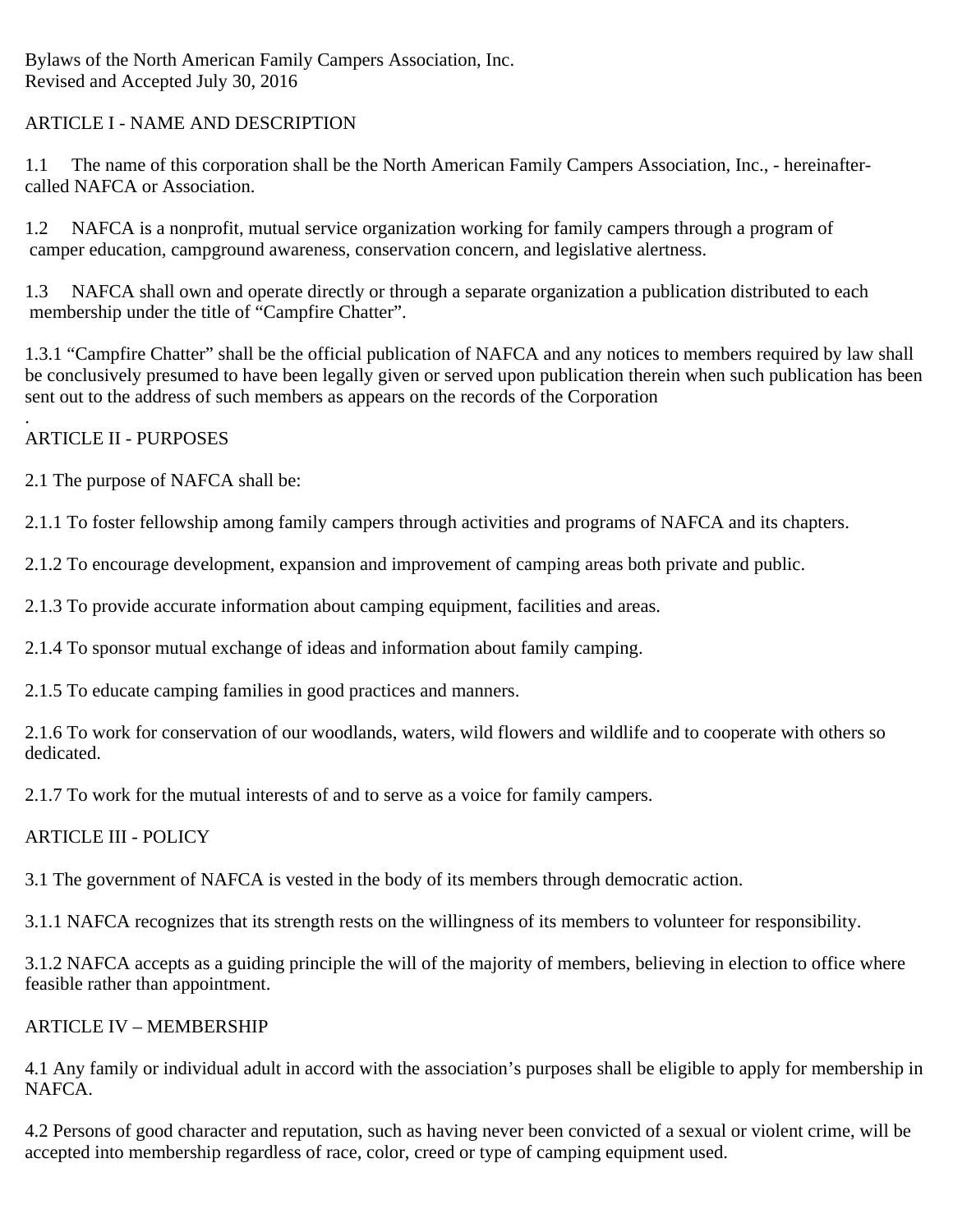4.3 The term member shall be defined as one or two adults and their dependents whose dues are paid.

4.4 NAFCA elections and decisions shall be determined on the basis of one vote per paid up membership. All voting may be by written proxy signed by the individual member or by either person in the case of a family unit.

4.5 NAFCA membership dues are to be paid on a cash basis and are valid for a term of one, two, or three years from the month of joining.

4.5.1 The annual dues shall include a subscription to the official publication.

4.5.2 The amount of dues shall be determined by the NAFCA Board of Directors.

# ARTICE V - MEMBERSHIP MEETINGS

5.1 Meetings.

5.1.1 The Annual Meeting of members shall be held in the Commonwealth of Massachusetts on the fourth Saturday of April of each year at an hour and place fixed by the Board of Directors and published in the official publication.

5.1.2 An open annual council of chapters meeting will be held each fall.

5.1.2.1 Voting members shall be chapter delegates, state officers, and national officers.

5.1.3 Special meetings of members shall be called in accordance with applicable provisions of the statutes of the Commonwealth of Massachusetts then in force.

5.1.4 All notices of all meetings and the purposes thereof shall be given by the Secretary or any other officer of NAFCA to all members entitled to vote at the address of such member as it appears on the records of NAFCA by publishing such notice in an official publication. Such notice shall be given at least seven days before the meeting.

5.1.5 Voting at all meetings may be either in person or by written proxy.

# ARTICLE VI - NAFCA OFFICERS

6.1 Officers

6.1.1 The term "Officer" shall be defined as the elected official.

6.1.2 There shall be a President, 1st Vice President, 2nd Vice President, Secretary, Treasurer, and Immediate Past President.

6.2 Term

6.2.1 The term of office of all NAFCA officers shall be two years or until their successor assumes office.

6.3 Qualifications

6.3.1 To be eligible for these offices, candidates must have served as at least a Chapter elected officer.

6.3.2 No NAFCA officer or spouse can hold a state directorship concurrently or vice versa.

6.4 Nominations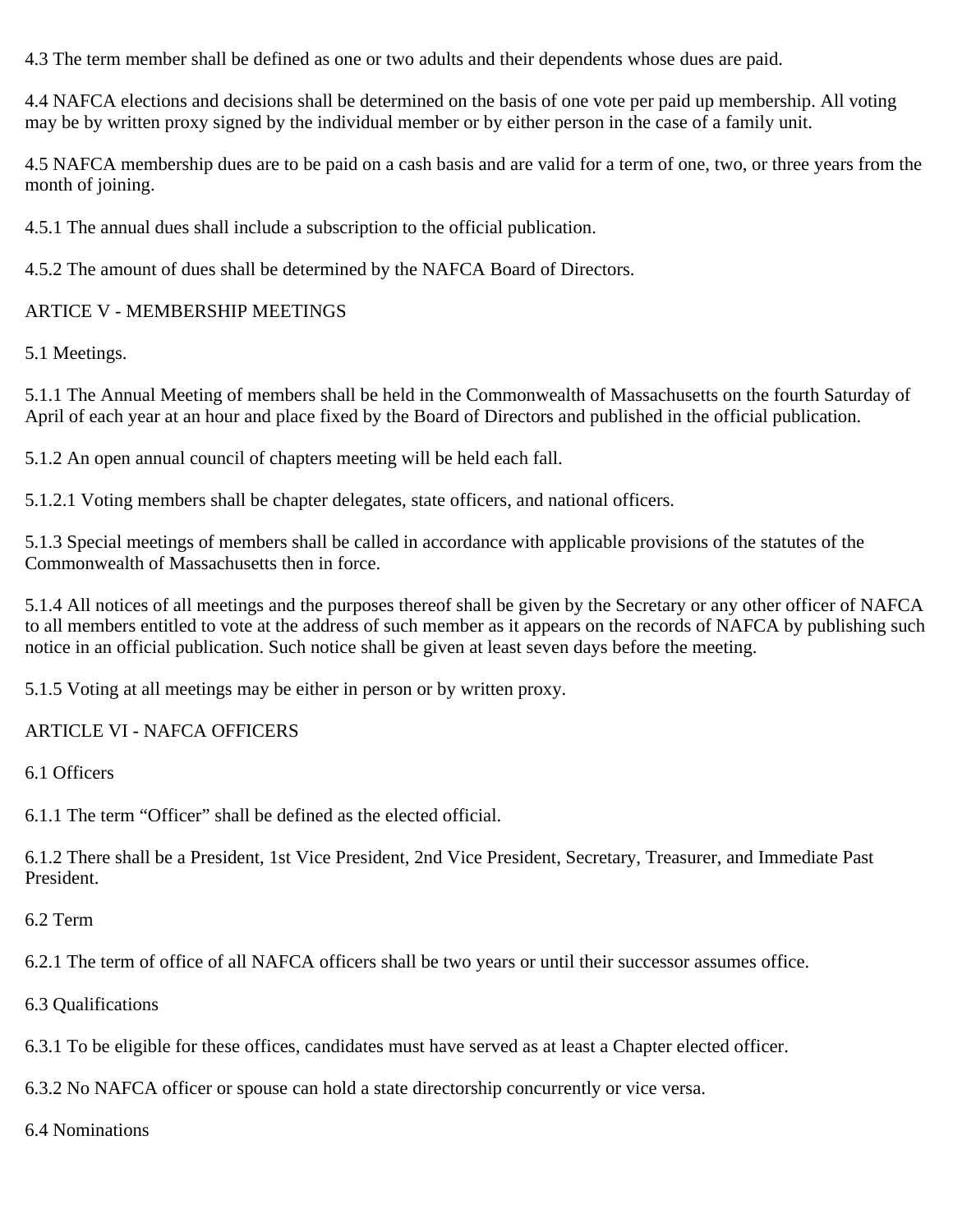6.4.1 The nominating committee of three state directors shall be selected by the board of directors. The nominating committee shall present a slate of offices consisting of the President, 1st Vice President, 2nd Vice President, Secretary, and Treasurer at the October Council of Chapters meeting.

6.4.2 Further nominations for officers may be made by petition signed by at least twenty five voting members of NAFCA and the petitions are to be presented to the President by December 1st previous to the election.

6.4.3 All nominees shall have agreed to accept the responsibilities of office if elected.

6.5 Elections

6.5.1 In the event the slate of officers nominated is unopposed, as of December 1st, ballots need not be mailed and a motion will be accepted for the NAFCA Secretary to cast one vote for the slate as presented, at the January Full Board meeting.

6.5.2 Elections of officers, with more than one candidate for office, shall be by prepared, mailed ballots.

6.5.2.1 One ballot per membership will be distributed in alternate years in the month of January and is returnable by March 1st to the Post Office Box rented for this purpose by the nominating committee.

6.5.2.2 The ballots shall be opened and counted by the three-member nominating committee prior to April1st.

6.5.3 Elected officers are to assume office by April 1st of the year of election.

6.6 Duties

6.6.1 It shall be the responsibility of each officer by work, action and example to represent NAFCA, its goals and purposes.

6.6.1.1 It shall be the duty of the president to preside at NAFCA Board and Executive Committee Meetings, to appoint standing and Special Committees, to present an annual budget at the April Full Board meeting, and to perform such other duties as pertain to the office.

6.6.1.2 It shall be the duty of the vice presidents to familiarize themselves with the duties of the president.

6.6.1.2.1 The 1st Vice President shall preside at NAFCA Board of Director meetings in the absence of the President. The 1st & 2nd Vice Presidents must be prepared to assist and support the President in the performance of his/her duties at all times and to perform the duties of the president in the absence of the President. In the absence of both the President & 1st Vice President, the 2nd Vice President shall assume the duties of President.

6.6.1.3 It shall be the duty of the immediate past president to make available to the officers and directors, when requested, the knowledge gained through past experience.

6.6.1.4 The secretary shall keep accurate, written records of all NAFCA Board and Executive Committee Meetings and shall distribute these reports to members of these bodies.

6.6.1.4.1 In the event the Secretary is not a resident of the Commonwealth of Massachusetts, the Executive Committee shall forthwith appoint a resident as such "resident agent" and the Secretary shall forthwith notify proper authorities of such election.

6.6.1.4.2 He/she shall perform the duties of clerk in recording and documenting votes of the Board of Directors as they pertain to written contracts and/or agreements of the association.

6.6.1.5 The treasurer shall keep accurate written records of all monies and make all authorized disbursements.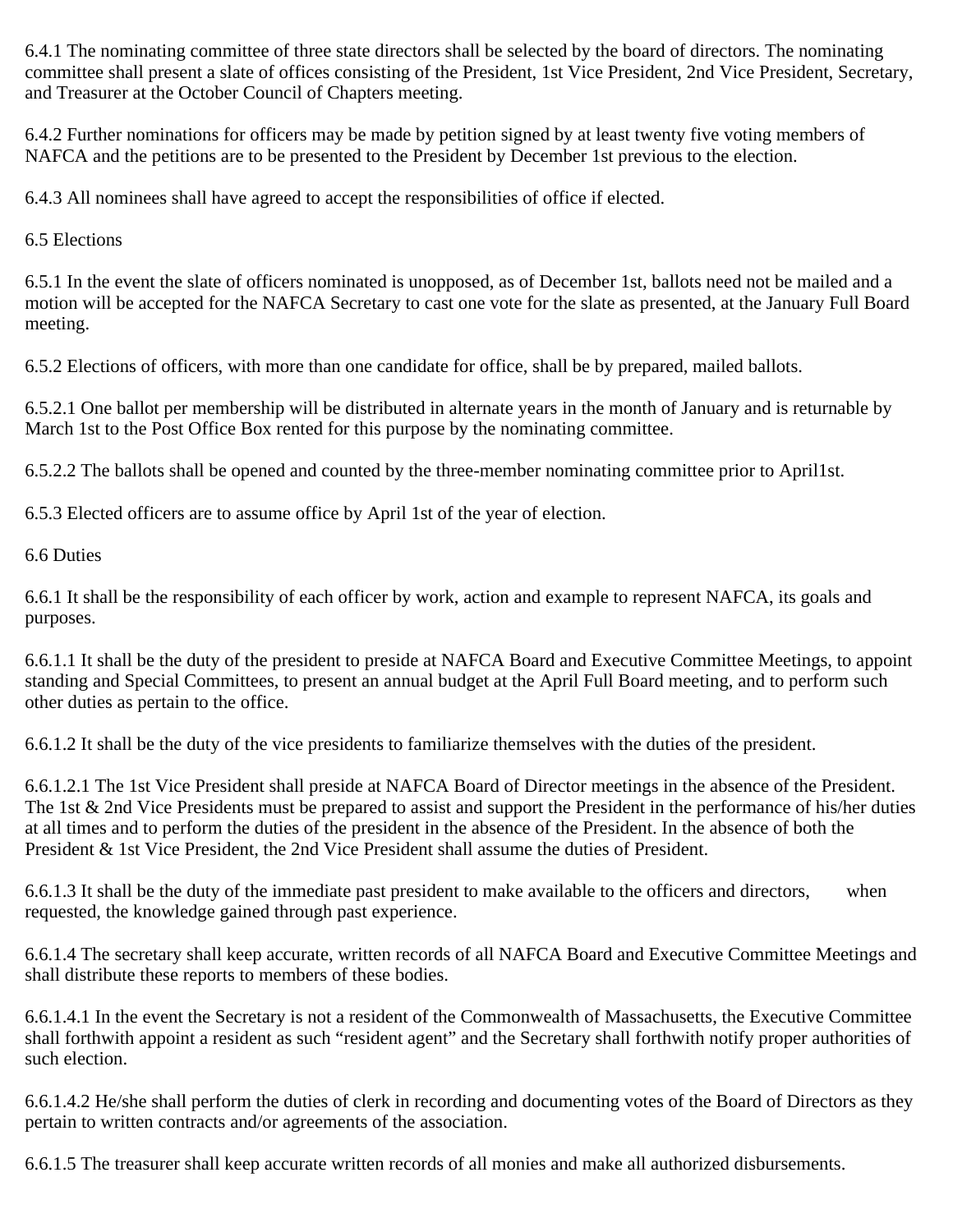6.6.1.5.1 The treasurer shall distribute quarterly financial reports to the NAFCA Board of Directors.

6.6.1.5.2 The treasurer shall make available the annual financial report of the Corporation to all members upon request.

6.6.2 Vacancies in the ranks of officers shall be filled by the action of the Executive Committee until the next NAFCA election.

#### ARTICLE VII - NAFCA BOARD OF DIRECTORS

7.1 The Board of Directors

7.1.1 The Board of Directors shall include the NAFCA officers and the state directors.

7.1.2 The president shall be the first presiding officer.

7.1.3 Board of Directors Meetings shall be held at least four times annually during the month immediately following the close of each fiscal quarter.

7.1.3.1 Meetings shall be held when called by the president, or upon the written request of any five members of the Board of Directors.

7.1.3.2 Twenty days notice of any Board of Directors Meeting shall be given.

7.1.4 It shall have the usual powers of directors and shall have the general guidance and management of the business of the association.

7.1.4.1 It shall have the right to make contracts and buy and sell property.

7.1.5 It shall interpret the bylaws and establish policy when necessary.

7.1.5.1 It must approve proposed bylaw changes before submission to the NAFCA membership.

7.1.6 It shall have the power to appoint personnel to carry forward the affairs of the association.

7.1.7 It shall approve the annual budget of NAFCA.

7.1.8 It is responsible for the setting and revision of membership dues and fees.

7.1.9 It shall designate and revise organizational procedures for chapter formation.

7.1.10 It shall have the right to take action as necessary to warn or otherwise discipline members, chapters, and NAFCA state and national officers whose actions conflict with NAFCA purpose.

7.1.10.1 Offenders have the right to a hearing before the Board of Directors and the right to twenty days notice of same.

7.1.10.2 A two-thirds vote of the Board of Directors shall be necessary for the removal of any NAFCA member.

7.1.10.3 A two-thirds vote of the Board of Directors shall be necessary for the removal of any NAFCA state or national officer for inaction during his/her term of office.

7.1.11 It shall appoint an auditor(s) to audit annually the books of NAFCA.

### ARTICLE Vlll - NAFCA EXECUTIVE COMMITTEE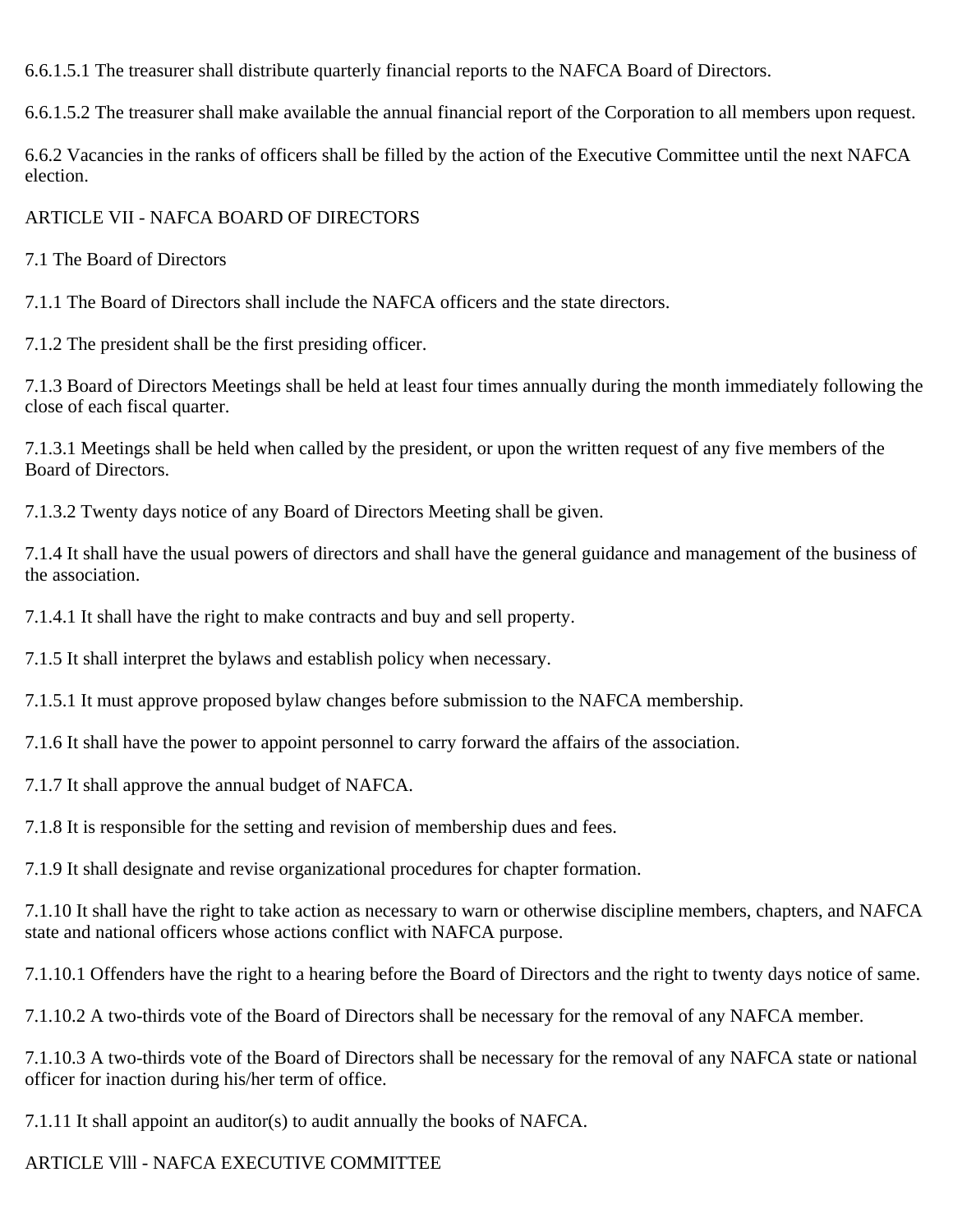8.1 The Executive Committee shall consist of the president, 1st and 2nd vice president, past president, secretary, treasurer, and two state directors elected by the NAFCA board.

8.2 Between the Board Meetings it has all the powers of the Board except for the setting of fees.

8.2.1 It is responsible to the Board for its action in the conduct of NAFCA affairs.

8.3 It shall fill NAFCA officer vacancies until the next election.

8.4 It shall be responsible for all NAFCA Financial and statistical membership records.

8.5 It shall procure necessary equipment and supplies.

8.6 It shall be responsible for proper operation of Campfire Chatter.

ARTICLE IX - NAFCA STANDING AND SPECIAL COMMITTEES 9.1 Standing Committees shall be determined by the Board of Directors.

9.1.1 They shall conduct their Board assigned responsibilities and make periodic reports and recommendations to the Board.

9.1.2 Members are to be appointed by the president.

9.1.2.1 Their terms of office correspond to that of the president.

9.1.2.2 They are eligible for reappointment.

9.2 Special Committees carry out specific tasks determined by the president and not otherwise assigned to standing committee.

9.2.1 Members are appointed by the president.

9.2.2 They cease to function when they make a final report to the Board.

9.3 It is the duty of each committee to organize at its first meeting.

9.4 Any member is eligible for appointment to committees except the Nominating Committees.

9.5 The president or his designee is an ex-officio member of all Committees except the Nominating Committees.

### ARTICLE X - STATE ORGANIZATION

10.1 A state is organized upon the chartering of two active chapters.

10.2 An organized state is entitled to a state director. The term "State Director" shall be defined as the elected official.

10.2.1 He/she is responsible for conducting the affairs of his/her state and for maintaining communications between the state and NAFCA.

10.2.2 He/she shall be a member of the NAFCA Board of Directors and the State Coordinating Committee.

10.2.2.1 He/she may designate in writing an elected deputy state director as an authorized voting member of the Board of Directors in his/her absence.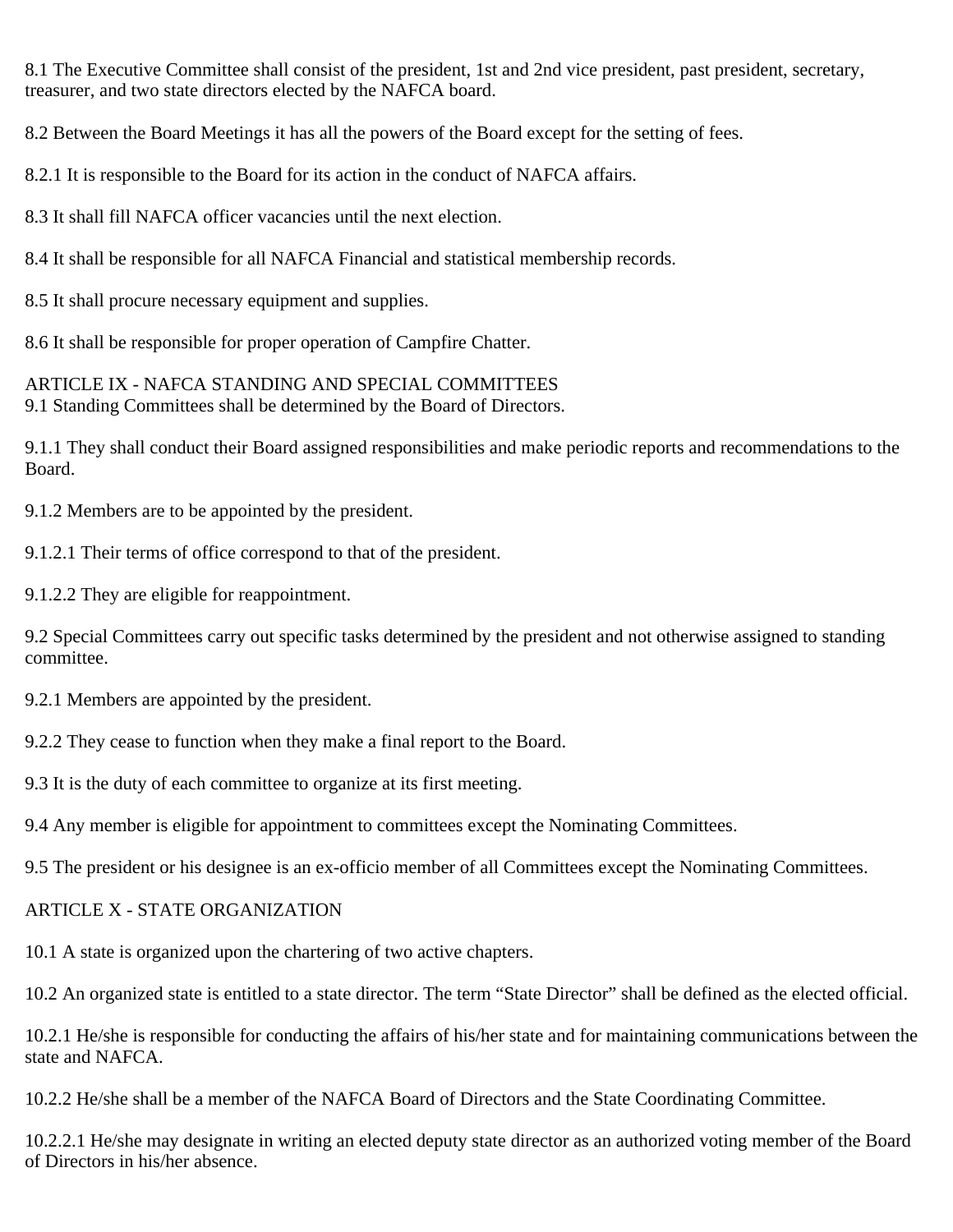10.2.3 He/she is eligible to be a member of the NAFCA Officer Nominating Committee.

10.2.4 His/her term of office shall be two years or until his/her successor assumes office.

10.2.5 No state director or spouse can hold a NAFCA office concurrently or vice versa.

10.2.6 Qualifications for State Director.

10.2.6.1 He/she shall have served as an elected State Officer, Chapter Officer, or delegate.

10.2.6.2 He/she shall reside within the state or be a member of a chapter chartered within the state.

10.2.7 Nominations

10.2.7.1 A nominating committee of at least 3 members who reside within the state or is a member of a chapter chartered within the state shall be selected by the State Coordinating Committee. 10.2.7.2 Voting coordinating committee members shall have the right of nomination from the floor.

10.2.7.2.1 Any floor nominations must be accepted orally or in writing by the nominee.

10.2.8 Elections shall be by voting members of the State Coordinating Committee present at a meeting held between January 1 and March 1 in alternating years to coincide with NAFCA elections.

10.2.8.1 Elected state directors are to assume office by April 1 of the year of election.

10.3 Deputy State Directors

10.3.1 Any state having two or more chapters within the state is entitled to a deputy state director and additional deputy state directors may be elected at the discretion of the state coordinating committee.

10.3.2 They assist the state director.

10.3.3 They maintain communication between chapters and the state director and assist him/her in all matters pertaining to their state.

10.3.4 They are members of the State Coordinating Committee.

10.3.5 Qualifications for Deputy State Director.

10.3.5.1 He/She shall have served as an elected chapter Officer or delegate.

10.3.6 Nominations are the same as for the state director.

10.3.7 Elections and assuming office are the same as for the state director.

10.4 Other state officers

10.4.1 Secretary and/or Treasurer may be elected by the voting members of the state coordinating committee and are state officers.

10.4.1.1 They shall assist the state director in all matters pertaining to their state commensurate with the duties of the office to which elected.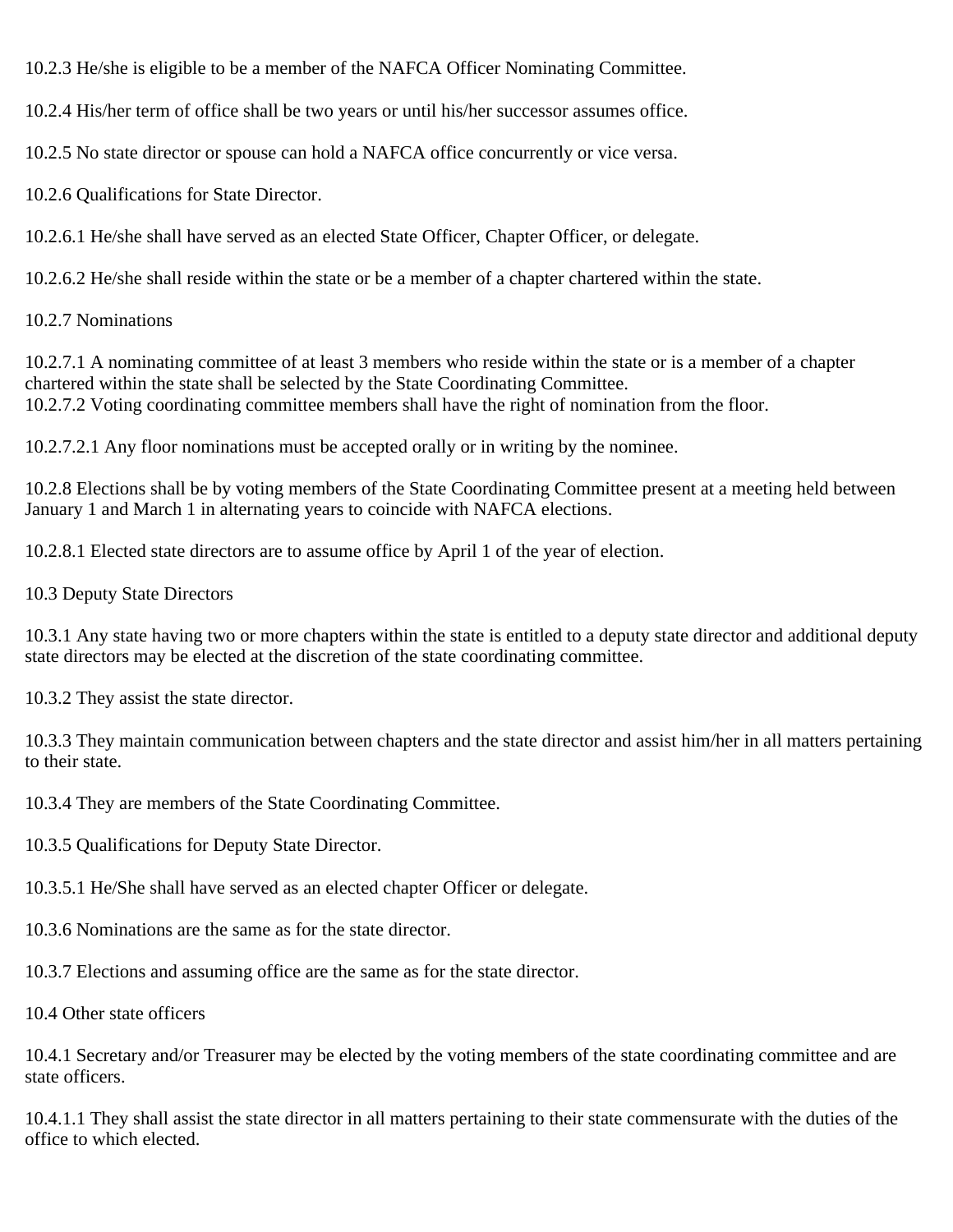10.4.1.2 Qualifications, of other state officers, nominations, elections and assumption of office are the same as for the Deputy State Director.

10.5 State Coordinating Committee

10.5.1 The State Coordinating Committee shall be composed of two delegates from each chapter within the state, the state director, the deputy director, immediate past state director and other necessary elected state officers.

10.5.1.1 Chapter delegates must be officially certified by their chapter in writing, to the state director.

10.5.2 The state director shall be the presiding officer.

10.5.3 Duties

10.5.3.1 To organize and coordinate major events of the state.

10.5.3.2 To encourage the interchange of ideas and cooperation among chapters within the State.

10.5.3.3 To assist in the formation of new chapters within the state.

10.5.3.4 To establish and maintain cooperation and communication between its various members, state and local agencies and legislatures and NAFCA in matters of common concern.

10.5.3.5 Transmit action and policy and program recommendations to the Board of Directors through the state director.

10.5.4 Meetings

10.5.4.1 There shall be at least three meetings annually subject to the call of the state director or upon written request of three members, or 10 percent of the members, whichever is greater.

10.5.4.1.1 An annual meeting shall be designated between January 1 and March 1 in alternating years for the purpose of electing state officers.

10.5.4.1.2 Fourteen days written notice shall be given of all meetings.

10.5.5 Each state has the responsibility to arrange an annual visit of a national officer.

10.5.6 It shall fill officer vacancies until the next election.

# ARTICLE XI – CHAPTERS

11.1 A chartered chapter composed of local association members is the basic organizational unit of NAFCA.

11.1.1 All chapter members must be NAFCA members in good standing.

11.2 They may be chartered by the NAFCA Board upon written request of local members after following prescribed organizational procedures.

- 11.3 Chapter bylaws must not conflict with these NAFCA bylaws.
- 11.3.1 Current chapter bylaws must be filed with the NAFCA Secretary.
- 11.4 Chapters are fully responsible for any financial and legal obligations which they incur.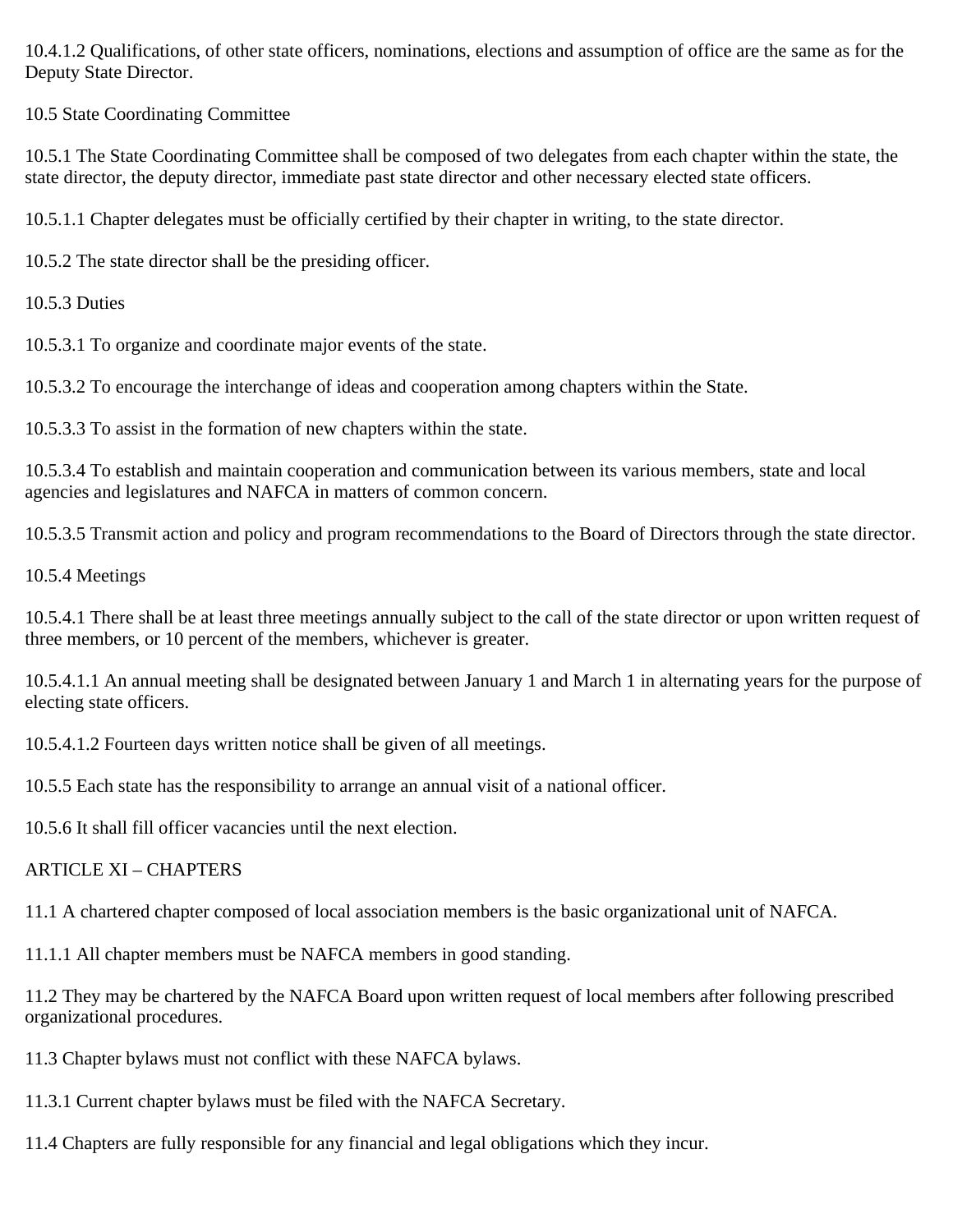11.5 individual chapters may incorporate.

11.6 All chapter membership limitations must be approved by the NAFCA Board before establishment.

11.7 Officers

11.7.1 The chapter officers shall be a president, vice president, secretary and/or treasurer.

11.7.2 Chapter officers shall be elected at least biannually preferable in alternating years coinciding with NAFCA elections.

11.7.3 Duties

11.7.3.1 It is the duty of the president to guide and conduct the affairs of the chapter and to insure that its activities are in agreement with the principles and objectives of NAFCA.

11.7.3.1.1 He/she shall insure that the secretary forwards a current membership list to the NAFCA secretary annually during the month of April.

11.7.3.1.2 He/she shall require that current NAFCA membership cards be shown by all chapter members annually and in all cases involving the election of chapter officers.

11.7.3.1.3 He/she shall insure that the secretary forwards in writing to the NAFCA secretary and state director the names of newly elected chapter board members and delegates within thirty days of election.

11.7.3.2 It shall be the duty of the vice president to be familiar with the duties of president, to be prepared to assist and support the president in the performance of his duties at all times and to perform the duties of the president in the absence of the president.

11.7.3.3 The secretary shall maintain accurate written records of all chapter meetings and correspondence and forward current membership lists to the NAFCA secretary annually during the month of April.

11.7.3.4 The treasurer shall handle all financial matters of the chapter, keep accurate records thereof and present regular financial report to the membership.

11.7.3.5 The offices of secretary and treasurer may be combined or subdivided if desirable.

11.8 Board of Directors

11.8.1 It shall consist of the officers plus directors including the immediate past president to make an odd number with a minimum of five.

11.8.2 Directors are to be elected at the same time and in the same manner as chapter officers.

11.8.3 Duties

11.8.3.1 They govern the affairs of the chapter subject to the approval of membership.

11.8.3.2 The Board is empowered to fill vacancies occurring in its ranks until the next regular election.

11.8.4 Two delegates from the board of directors shall represent the chapter's interests at State Coordinating Committee meetings and report action of these meetings to the chapter.

11.8.4.1 The president and/or secretary may appoint in writing a delegate to serve in the absence of the regular delegate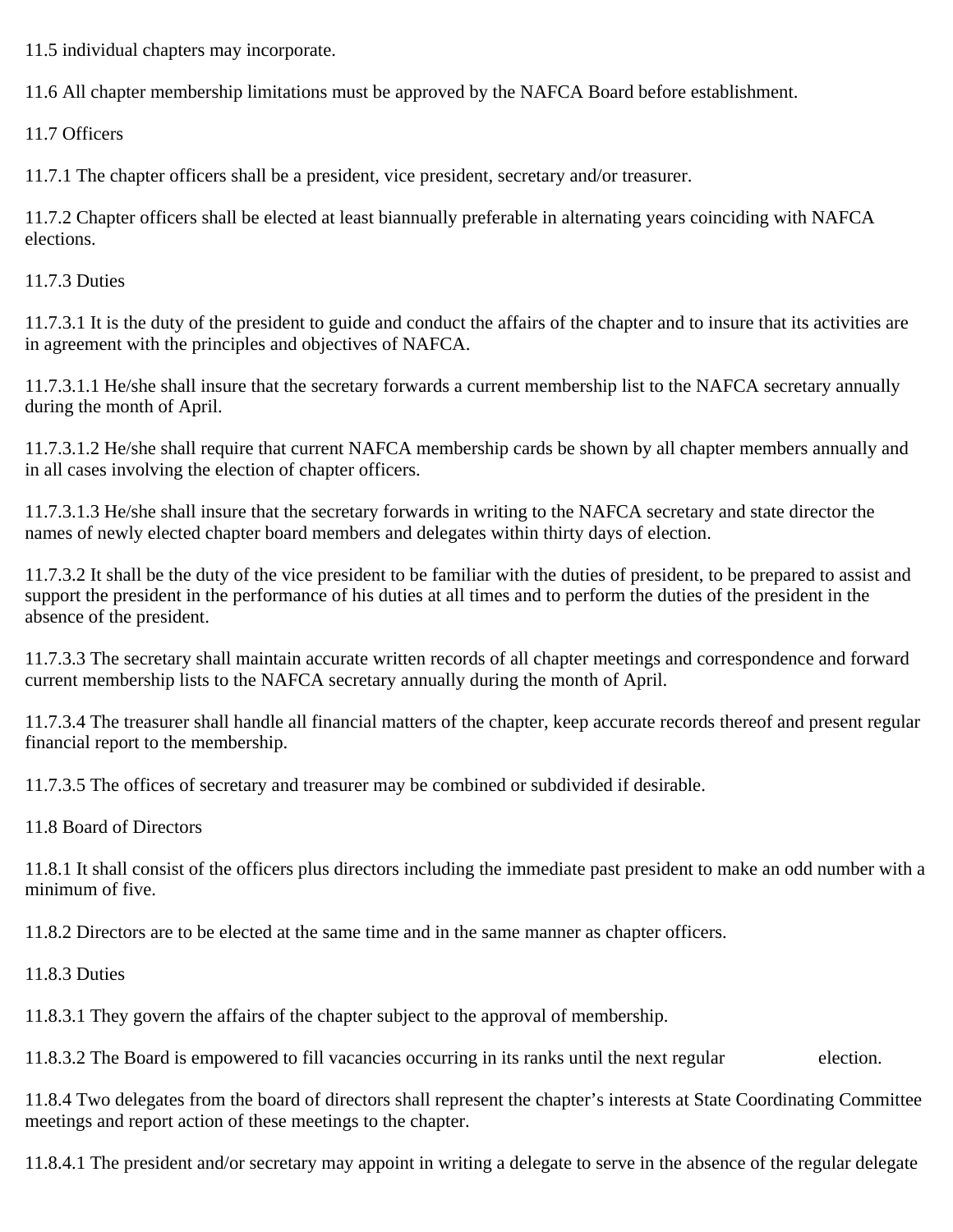for one meeting only.

11.9 The charter of a chapter may be revoked for just cause by the NAFCA Board of Directors upon recommendation of the State Coordinating Committee.

11.10 Each chapter has the responsibility to arrange an annual visit of the state director or his deputy to a chapter meeting.

ARTlCLE Xll - NON-CHAPTER MEMBERS

12.1 Non-chapter members shall be:

12.1.1 Privileged to vote for the NAFCA officers.

12.1.1.1 They are represented by the NAFCA officers.

12.1.2 Privileged to vote on amendments to these bylaws.

12.1.3 They are represented by their state officers in organized states.

12.2 They influence NAFCA's policies and decisions by contacting their elected officers and through communications printed in Campfire Chatter.

12.3 They are encouraged to attend and participate in all NAFCA functions.

### ARTlCLE XIII – QUORUMS

13.1 The national annual meeting or special meeting of membership quorum shall be Fifteen memberships.

13.2 The Chapter meeting quorum may be established by Chapter Bylaws.

13.3 All other Board Committees, Sections or Group quorums shall be a majority of members of the same.

ARTICLE XIV - FISCAL YEAR

14.1 The fiscal year of NAFCA shall begin on April 1st.

### ARTlCLE XV - RULES OF ORDER

15.1 The rules contained in the current edition of Robert's Rules of Order serve as the final authority in all proceedings of NAFCA business meetings except where they are in conflict with bylaws.

ARTlCLE XVl – AMENDMENTS

16.1 These bylaws may be amended through the following steps.

16.1.1 Initiated by the NAFCA Board itself or by petition signed by seventy five voting members and submitted to the NAFCA Board or its officially designated committee.

16.1.2 A two thirds favorable vote of the NAFCA Board.

16.1.3 Ratification by two thirds of the total of:

(a) Those members of NAFCA entitled to vote at a duly constituted meeting of NAFCA, and

(b) Members of NAFCA having voted at the said meeting by proxy.